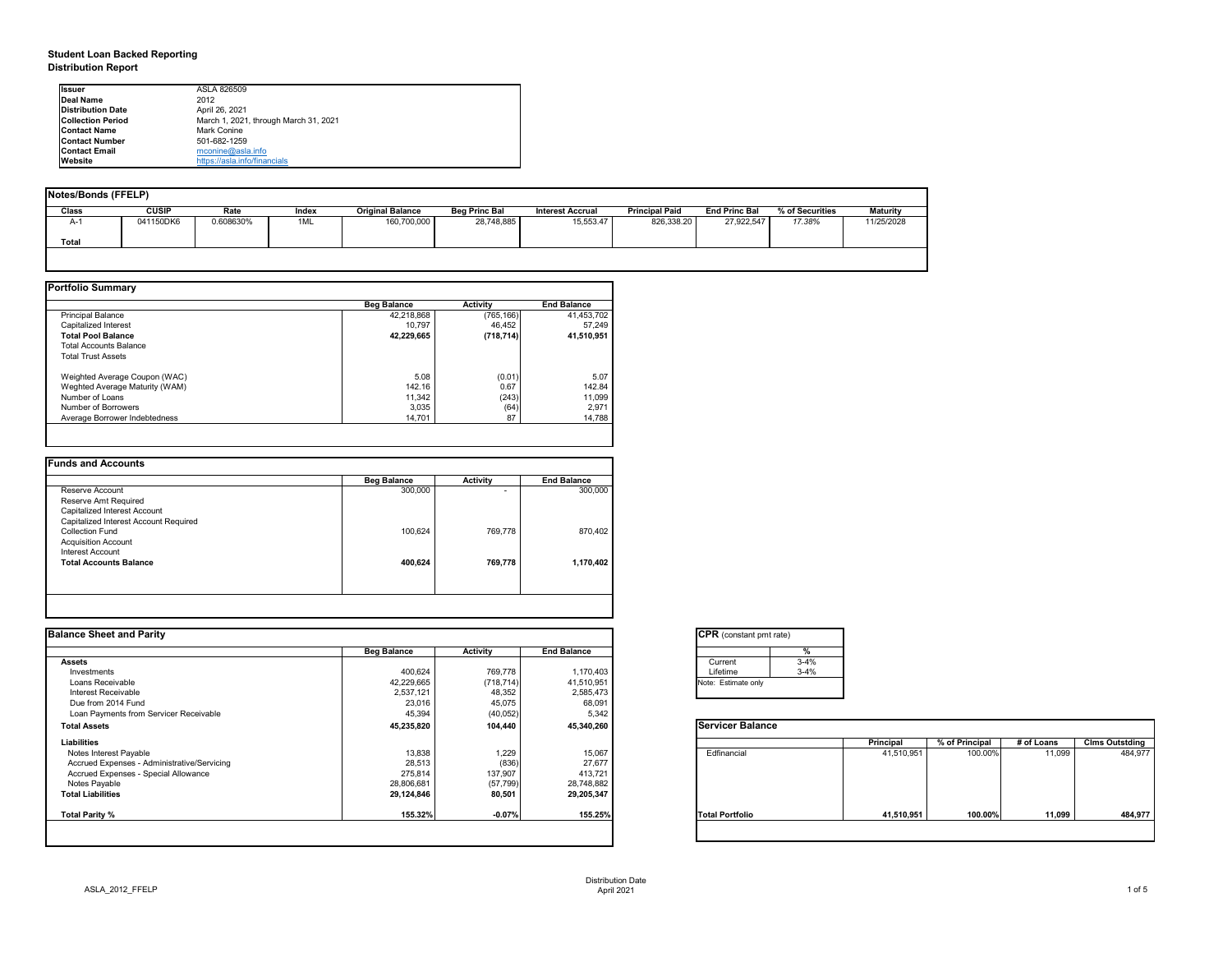## **Student Loan Backed Reporting Distribution Report**

## **Delinquency Status**

|                           | # of Loans       |                 | <b>Principal</b> |               | % of Principal   |               | <b>WAC</b>       |               | <b>WARM</b>      |               |
|---------------------------|------------------|-----------------|------------------|---------------|------------------|---------------|------------------|---------------|------------------|---------------|
|                           | <b>Beginning</b> | <b>Ending</b>   | <b>Beginning</b> | <b>Ending</b> | <b>Beginning</b> | <b>Ending</b> | <b>Beginning</b> | <b>Ending</b> | <b>Beginning</b> | <b>Ending</b> |
| In School                 | 12               | 12 <sup>°</sup> | 69,103           | 69,103        | 0.16%            | 0.17%         | 5.69             | 5.69          | 118.48           | 118.48        |
| Grace                     |                  |                 | 3,500            | 3,500         | 0.01%            | 0.01%         | 6.80             | 6.80          | 120.00           | 120.00        |
| Repayment                 |                  |                 |                  |               |                  |               |                  |               |                  |               |
| Current                   | 6,941            | 6,770           | 24,103,218       | 23,334,565    | 57.08%           | 56.21%        | 5.33             | 5.33          | 157.28           | 156.84        |
| 31-60 Days Delinquent     | 485              | 354             | 1,930,120        | 1,562,574     | 4.57%            | 3.76%         | 5.56             | 5.73          | 125.82           | 151.23        |
| 61-90 Days Delinquent     | 312              | 251             | 1,367,598        | 1,088,219     | 3.24%            | 2.62%         | 5.40             | 5.40          | 139.44           | 116.17        |
| 91-120 Days Delingent     | 179              | 177             | 766,369          | 821,478       | 1.81%            | 1.98%         | 5.42             | 5.22          | 139.61           | 141.03        |
| 121-180 Days Delinquent   | 305              | 242             | 1,440,848        | 1,111,866     | 3.41%            | 2.68%         | 5.44             | 5.48          | 137.45           | 142.09        |
| 181-270 Days Delinquent   | 313              | 316             | 1,332,889        | 1,450,703     | 3.16%            | 3.49%         | 5.76             | 5.55          | 126.82           | 131.04        |
| 271+ Days Delinquent      | 61               | 41              | 316,134          | 131,239       | 0.75%            | 0.32%         | 5.44             | 6.30          | 166.40           | 106.99        |
| <b>Total Repayment</b>    | 8,596            | 8,151           | 31,257,176       | 29,500,643    | 74.02%           | 71.07%        | 5.37             | 5.37          | 152.00           | 152.56        |
| Forbearance               | 1,586            | 1,862           | 6,649,844        | 7,946,063     | 15.75%           | 19.14%        | 5.41             | 5.44          | 149.18           | 151.78        |
| Deferment                 | 1,043            | 967             | 3,841,728        | 3,533,864     | 9.10%            | 8.51%         | 5.17             | 5.14          | 138.77           | 137.58        |
| <b>Claims in Progress</b> | 102              | 104             | 408,314          | 457,778       | 0.97%            | 1.10%         | 5.66             | 5.62          | 141.96           | 161.49        |
| <b>Claims Denied</b>      |                  |                 |                  |               |                  |               |                  |               |                  |               |
| <b>Total Portfolio</b>    | 11,342           | 11,099          | 42,229,665       | 41,510,951    | 100.00%          | 100.00%       | 5.36             | 5.37          | 150.20           | 151.17        |

|                                     |                  | # of Loans    |                  | <b>Principal</b> |                  | % of Principal |                  | <b>WAC</b>    |                  | <b>WARM</b>   |  |
|-------------------------------------|------------------|---------------|------------------|------------------|------------------|----------------|------------------|---------------|------------------|---------------|--|
|                                     | <b>Beginning</b> | <b>Ending</b> | <b>Beginning</b> | <b>Ending</b>    | <b>Beginning</b> | <b>Ending</b>  | <b>Beginning</b> | <b>Ending</b> | <b>Beginning</b> | <b>Ending</b> |  |
| Current                             | 6,941            | 6,770         | 24,103,218       | 23,334,565       | 77.11%           | 79.10%         | 5.33             | 5.33          | 157.28           | 156.84        |  |
| 31-60 Days Delinquent               | 485              | 354           | 1,930,120        | 1,562,574        | 6.17%            | 5.30%          | 5.56             | 5.73          | 125.82           | 151.23        |  |
| 61-90 Days Delinquent               | 312              | 251           | 1,367,598        | 1,088,219        | 4.38%            | 3.69%          | 5.40             | 5.40          | 139.44           | 116.17        |  |
| 91-120 Days Delinqent               | 179              | 177           | 766,369          | 821,478          | 2.45%            | 2.78%          | 5.42             | 5.22          | 139.61           | 141.03        |  |
| 121-180 Days Delinquent             | 305              | 242           | 1,440,848        | 1,111,866        | 4.61%            | 3.77%          | 5.44             | 5.48          | 137.45           | 142.09        |  |
| 181-270 Days Delinquent             | 313              | 316           | 1,332,889        | 1,450,703        | 4.26%            | 4.92%          | 5.76             | 5.55          | 126.82           | 131.04        |  |
| 271+ Days Delinquent                |                  |               | 316,134          | 131,239          | 1.01%            | 0.44%          | 5.44             | 6.30          | 166.40           | 106.99        |  |
| <b>Total Portfolio in Repayment</b> | 8,596            | 8,151         | 31,257,176       | 29,500,643       | 100.00%          | 100.00%        | 5.37             | 5.37          | 152.00           | 152.56        |  |

| <b>Portfolio by Loan Type</b>         |                  |               |                  |               |                  |               |                  |               |                  |               |
|---------------------------------------|------------------|---------------|------------------|---------------|------------------|---------------|------------------|---------------|------------------|---------------|
|                                       | # of Loans       |               | <b>Principal</b> |               | % of Principal   |               | <b>WAC</b>       |               | <b>WARM</b>      |               |
|                                       | <b>Beginning</b> | <b>Ending</b> | <b>Beginning</b> | <b>Ending</b> | <b>Beginning</b> | <b>Ending</b> | <b>Beginning</b> | <b>Ending</b> | <b>Beginning</b> | <b>Ending</b> |
| <b>Subsidized Consolidation Loans</b> |                  |               |                  |               |                  |               |                  |               |                  |               |
| Unsubsidized Consolidation Loans      |                  |               |                  |               |                  |               |                  |               |                  |               |
| <b>Subsidized Stafford Loans</b>      | 6,397            | 6,258         | 19,203,578       | 18,883,384    | 45.47%           | 45.49%        | 5.21             | 5.21          | 135.28           | 135.64        |
| <b>Unsubsidized Stafford Loans</b>    | 4,802            | 4,700         | 22,113,631       | 21,749,356    | 52.37%           | 52.39%        | 5.39             | 5.39          | 164.81           | 166.28        |
| PLUS/GradPLUS Loans                   | 143              | 141           | 912,456          | 878,211       | 2.16%            | 2.12%         | 8.07             | 8.08          | 109.91           | 110.92        |
| SLS Loans                             |                  |               |                  |               |                  |               |                  |               |                  |               |
| <b>Total Portfolio</b>                | 11,342           | 11,099        | 42,229,665       | 41,510,951    | 100.00%          | 100.00%       | 5.36             | 5.37          | 150.20           | 151.17        |

|  |  |  |  | Portfolio by Program Type |  |
|--|--|--|--|---------------------------|--|
|--|--|--|--|---------------------------|--|

| Portfolio by Program Type                  |                  |               |                  |                  |                  |                |                  |               |                  |               |  |
|--------------------------------------------|------------------|---------------|------------------|------------------|------------------|----------------|------------------|---------------|------------------|---------------|--|
|                                            |                  | # of Loans    |                  | <b>Principal</b> |                  | % of Principal |                  | <b>WAC</b>    |                  | <b>WARM</b>   |  |
|                                            | <b>Beginning</b> | <b>Ending</b> | <b>Beginning</b> | <b>Ending</b>    | <b>Beginning</b> | <b>Ending</b>  | <b>Beginning</b> | <b>Ending</b> | <b>Beginning</b> | <b>Ending</b> |  |
| Graduate / 4-Year Loans                    | 8,598            | 8,409         | 33,162,191       | 32,585,238       | 78.53%           | 78.50%         | 5.35             | 5.35          | 148.46           | 149.21        |  |
| 2-Year Loans                               | 2,527            | 2,480         | 8,467,040        | 8,333,880        | 20.05%           | 20.08%         | 5.44             | 5.44          | 156.73           | 158.53        |  |
| Proprietary / Technical / Vocational Loans | 217              | 210           | 600,434          | 591,832          | 1.42%            | 1.43%          | 5.34             | 5.33          | 154.32           | 155.39        |  |
| Unknown (Consolidation) Loans              |                  |               |                  |                  |                  |                |                  |               |                  |               |  |
| Other Loans                                |                  |               |                  |                  |                  |                |                  |               |                  |               |  |
| <b>Total Portfolio</b>                     | 11,342           | 11,099        | 42,229,665       | 41,510,951       | 100.00%          | 100.00%        | 5.36             | 5.37          | 150.20           | 151.17        |  |
|                                            |                  |               |                  |                  |                  |                |                  |               |                  |               |  |

|                        | # of Loans       |               | <b>Principal</b> |               | % of Principal   |               |
|------------------------|------------------|---------------|------------------|---------------|------------------|---------------|
|                        | <b>Beginning</b> | <b>Ending</b> | <b>Beginning</b> | <b>Ending</b> | <b>Beginning</b> | <b>Ending</b> |
| <b>Fixed Loans</b>     | 6,491            | 6,354         | 28,033,944       | 27,568,941    | 66.38%           | 66.41%        |
| Variable Loans         | 4,851            | 4,745         | 14, 195, 721     | 13,942,010    | 33.62%           | 33.59%        |
| T-Bill Loans           | 4,851            | 4,745         | 14,195,721       | 13,942,010    | 33.62%           | 33.59%        |
| <b>CMT Loans</b>       |                  |               |                  |               |                  |               |
| <b>Total Portfolio</b> | 11,342           | 11,099        | 42,229,665       | 41,510,951    | 100.00%          | 100.00%       |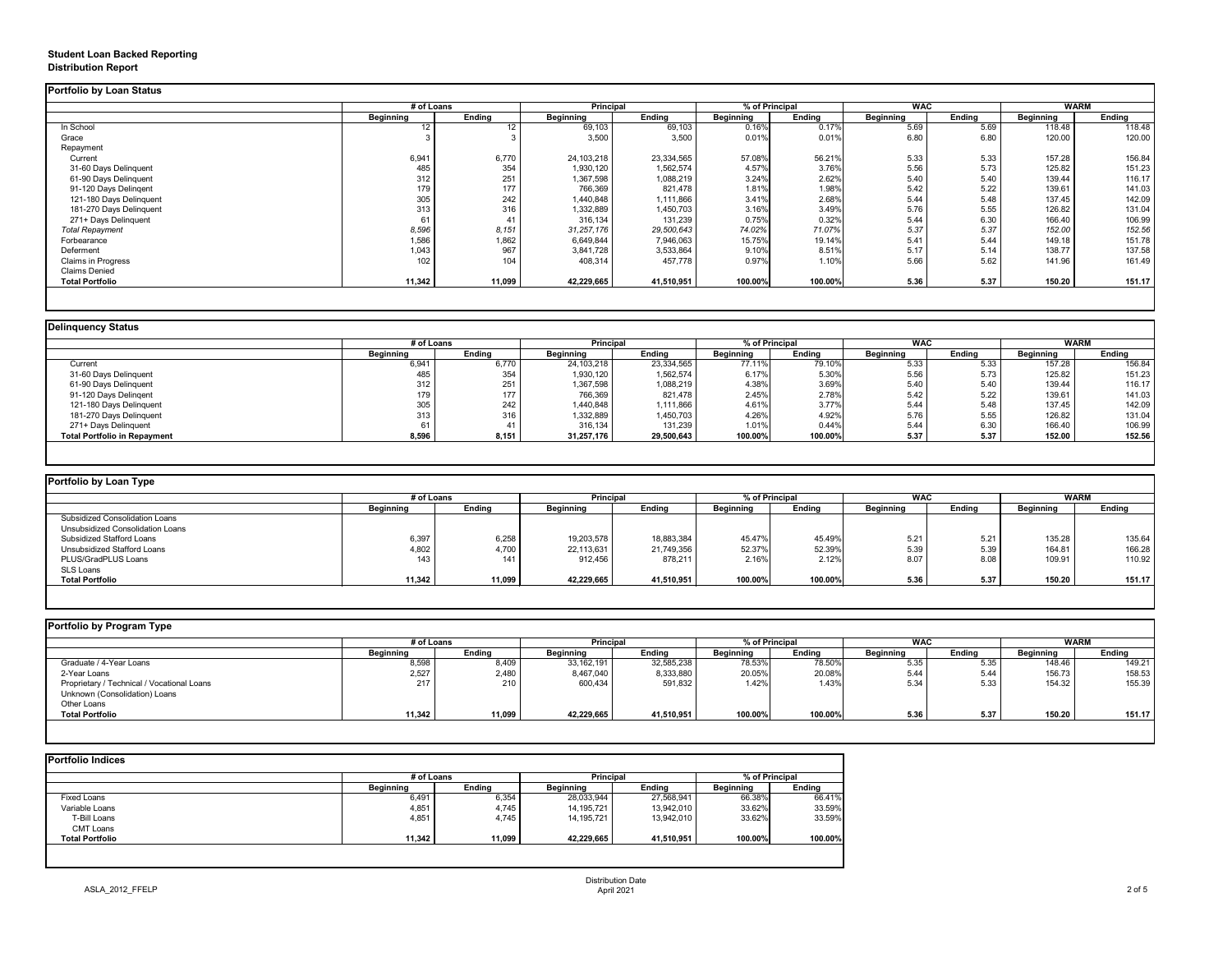**Distribution Date** April 26, 2021<br>**Collection Period** March 1, 2021, through Ma **Collection Period** March 1, 2021, through March 31, 2021

# **Collection Activity**

| <b>Collection Account</b>                                                                    | as of 3/31/2021 |
|----------------------------------------------------------------------------------------------|-----------------|
| Beginning Balance - March 1, 2021                                                            | 100,624         |
| <b>Collection Amount Received</b>                                                            | 870386.43       |
| <b>Recoveries</b>                                                                            |                 |
| Reserve Account                                                                              |                 |
| <b>Excess of Required Reserve Account</b>                                                    |                 |
| Interest on Investment Earnings                                                              | 15.62           |
| Capitalized Interest Account (after a stepdown or release date)                              |                 |
| <b>Acquisition Account</b>                                                                   |                 |
| <b>Payments from Guarantor</b>                                                               |                 |
| Transfer from 2010 Collection Fund for correction of error                                   |                 |
| <b>Required Repurchases</b>                                                                  |                 |
| Special Allowance Payable to Department of Education                                         |                 |
| <b>Consolidation Rebate Fees</b>                                                             |                 |
| Rating Agency Surveillance Fees                                                              |                 |
| Principal payments, interest payments, administration fees, servicing fees, and trustee fees | (100, 624)      |
| Other Amounts Received in Collection                                                         |                 |
| <b>Total Available Funds</b>                                                                 | 870,402         |

| <b>Fees Due for Current Period</b> | as of 3/31/2021 |
|------------------------------------|-----------------|
| Indenture Trustee Fees             | 833.33          |
| <b>Servicing Fees</b>              | 24,217          |
| <b>Administration Fees</b>         | 3,460           |
| Late Fees                          |                 |
| <b>Other Fees</b>                  |                 |
| <b>Total Fees</b>                  | 28,510.33       |
|                                    |                 |

| <b>Cumulative Default Rate</b>                                                                      | as of 3/31/2021 |
|-----------------------------------------------------------------------------------------------------|-----------------|
| Current Period Defaults (\$)                                                                        | 96,869.51       |
| Cumulative Defaults (\$)                                                                            | 46,042,890.10   |
| Cumulative Default (% of original pool balance)                                                     | 28.68%          |
| Cumulative Default (% of cumulative entered repayment balance) <sup>a</sup>                         | 111.11%         |
| Current Period Payments (Recoveries) from Guarantor (\$)                                            | 219,614.42      |
| Current Period Borrower Recoveries (\$)                                                             | n/a             |
| Cumulative Recoveries (\$) <sup>b</sup>                                                             | \$43,412,519.65 |
| <b>Cumulative Recovery Rate (%)</b>                                                                 | 94.29%          |
| <b>Cumulative Net Loss Rate (%)</b>                                                                 | 1.64%           |
| Servicer Reject Rate (FFELP) (%)                                                                    |                 |
| Cumulative Servicer Reject Rate (FFELP) (%)                                                         |                 |
| Repayment balance includes all repayment loans with the exception of balances in claim status<br>a) |                 |
| Cumulative Recoveries includes 97% of claims in progress balances<br>b)                             |                 |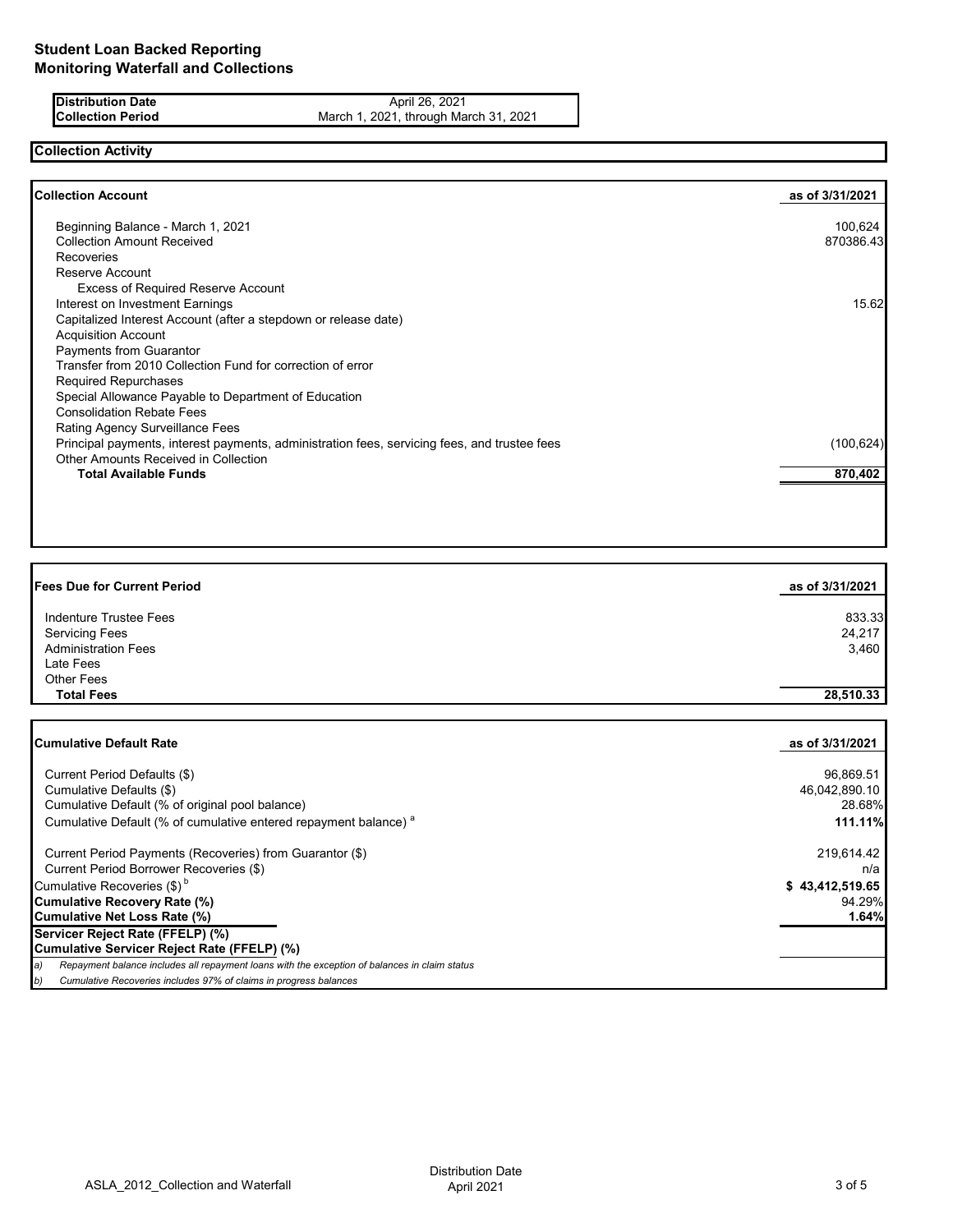# **Waterfall Activity**

| <b>Waterfall for Distribution</b>                                                         | <b>Amount Due</b> | <b>Amount Remaining</b> |
|-------------------------------------------------------------------------------------------|-------------------|-------------------------|
| <b>Total Available Funds</b>                                                              |                   | 870,402                 |
| First: Payments under any Joint Sharing Agreement                                         |                   |                         |
| <b>Second: Trustee Fees</b>                                                               | 833.33            | 869,568.50              |
| <b>Third: Servicing Fees and Backup Servicing Fees</b>                                    | 24,217            | 845,352                 |
| Fourth: Administration Fees                                                               | 3,460             | 841,892                 |
| <b>Fifth: Noteholder Interest</b>                                                         | 15,553.47         | 826,338.03              |
| Sixth: Reinstate the balance of the Reserve Fund up to the Specified Reserve Fund Balance |                   |                         |
| Seventh: Noteholder Principal, until paid in full                                         | 826,338.20        | (0)                     |
|                                                                                           |                   |                         |
|                                                                                           |                   |                         |

| <b>Principal and Interest Distributions</b>   | Class A-1              |
|-----------------------------------------------|------------------------|
|                                               |                        |
| Monthly Interest Due<br>Monthly Interest Paid | 15,553.47<br>15,553.47 |
| Interest Shortfall                            |                        |
| Interest Carryover Due                        | 0                      |
| Interest Carryover Paid                       | 0                      |
| Interest Carryover                            | $\Omega$               |
| Monthly Principal Distribution Amount         | 826,338.20             |
| Monthly Principal Paid                        | 826,338.20             |
| Shortfall                                     |                        |
| <b>Total Distribution Amount</b>              | 841,891.67             |
|                                               |                        |

1